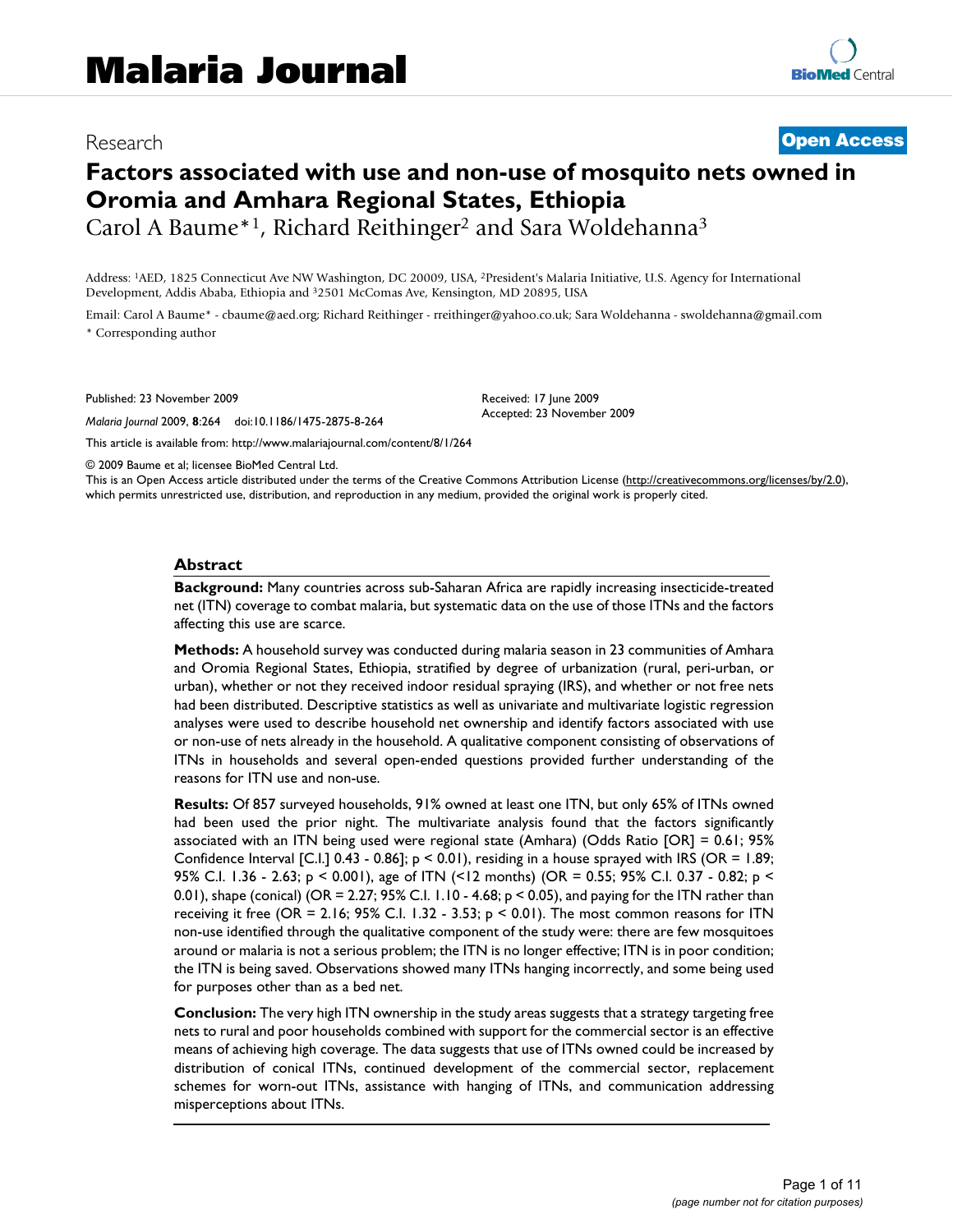# **Background**

Insecticide-treated mosquito nets (ITNs) have proven to be highly effective in preventing malaria. Consistent use of ITNs can reduce malaria transmission by up to 90% and avert as much as 44% of all-cause mortality among children under five years of age [1,2]. Use of ITNs among pregnant women is associated with lower prevalence of malaria infection, fewer premature births and significant reductions in all-cause maternal anaemia [3-6]. ITNs used to require periodic re-treatment to maintain effectiveness, but in recent years a type of ITN, the long-lasting insecticidal net (LLIN), has been developed that - in experimental settings - lasted 20 washings or 3-4 years [7].

Mosquito nets of any kind are relatively new to Ethiopia. In 2000, the Demographic and Health Survey (DHS) found that only 1.1% of households nationwide owned a net [8]; in the 2005 DHS, the percentage was 5.7% [9]. Concerted interventions to promote ITNs began in 2004 and focused on making affordable ITNs available through the commercial sector, both at commercial prices and subsidized prices via direct subsidy or vouchers to vulnerable groups. Since 2005, there has been a large infusion of donor money - primarily from the Global Fund to Fight AIDS, Tuberculosis and Malaria (GFATM) - to the Government of Ethiopia's Federal Ministry of Health (FMOH) for dramatically expanding malaria control interventions in the country. This included the free distribution of approximately 20 million LLINs to households in primarily rural malaria-endemic areas, with an aim for an average of two ITNs per household.

Although ITN distribution has been massively expanded since 2005, there is little information on use of nets owned and reasons for non-use, either in Ethiopia or other countries. Most studies of ITN use attempt to explain why vulnerable groups (i.e. children under five or pregnant women) are or are not under an ITN [10-15], or describe which household members use the household's ITN(s)  $[16]$ . Those studies vary widely in terms of study protocol, and type and number of potential explanatory variables assessed, and there are no common conclusions except that ITN use is higher in the rainy season or when mosquito density is high. The one study encountered in the literature that investigated the proportion of ITNs used the prior night was an early intervention trial in Kenya where all households had received ITNs along with instruction in hanging, provision of hanging supplies (e.g. twine, nails), and education [17]. That study found that 30% of ITNs distributed were not used the prior night, and that heat was the main reason given for non-use. As far as could be ascertained, no other study has been reported in the literature that used ITNs as the unit of analysis. No study was found that took into account ITN characteristics as possible explanatory variables for use.

The objective of the present study was to investigate ITN use and factors related to use of ITNs owned. Understanding why ITNs already in the household are not used is essential for refining ITN distribution programmes and for developing effective information, education, communication/behaviour change communication (IEC/BCC) activities to maximize the impact of ITNs in reducing malaria morbidity and mortality.

# **Methods**

## *Study setting*

Approximately 75% of Ethiopia's landmass is malarious, with malaria primarily associated with altitude (below 2500 meters) and rainfall [18-21]. Transmission tends to occur twice a year, after the short and long rainy seasons in March-May and July-September, respectively, but epidemics occur roughly every 5-8 years. In 2006, malaria accounted for approximately 29% of in-patient deaths, and represented a significant economic burden on affected populations [22].

# *Study approach*

The study used both quantitative and qualitative methods. The quantitative component was a household survey that included questions on household demographic characteristics, whether or not a house had received indoor residual spraying (IRS), malaria knowledge, ITN ownership, and questions regarding the characteristics and use of each household ITN. A qualitative component was integrated into the survey instrument and included observation of nets in the home as well as open-ended questions related to use. The open-ended questions were included to provide in-depth information on use and non-use of ITNs and allow for exploration of issues that might arise outside of the quantitative survey questions. When a household had an ITN that had not been slept under the prior night, the interviewer asked why, and was allowed to probe for clarification and ask follow-up questions. Interviewers also observed if and how ITNs were hanging, and what their condition was.

The field team consisted of six interviewers from the Addis Ababa University. The team was kept small and travelled together as a unit for quality control purposes. In preparation for fieldwork, the Principal Investigator (PI) discussed the rationale for the study and provided background information on malaria and ITNs. Using a draft instrument, the team spent four days practicing administering the instrument and testing and revising it. Emerging findings were discussed at the end of each day, and a summary of findings written. The PI remained with the team during the first four days of actual data collection to continue refining the skills of the team and discuss and compare results among communities. The team continued collecting data on its own for another four weeks. The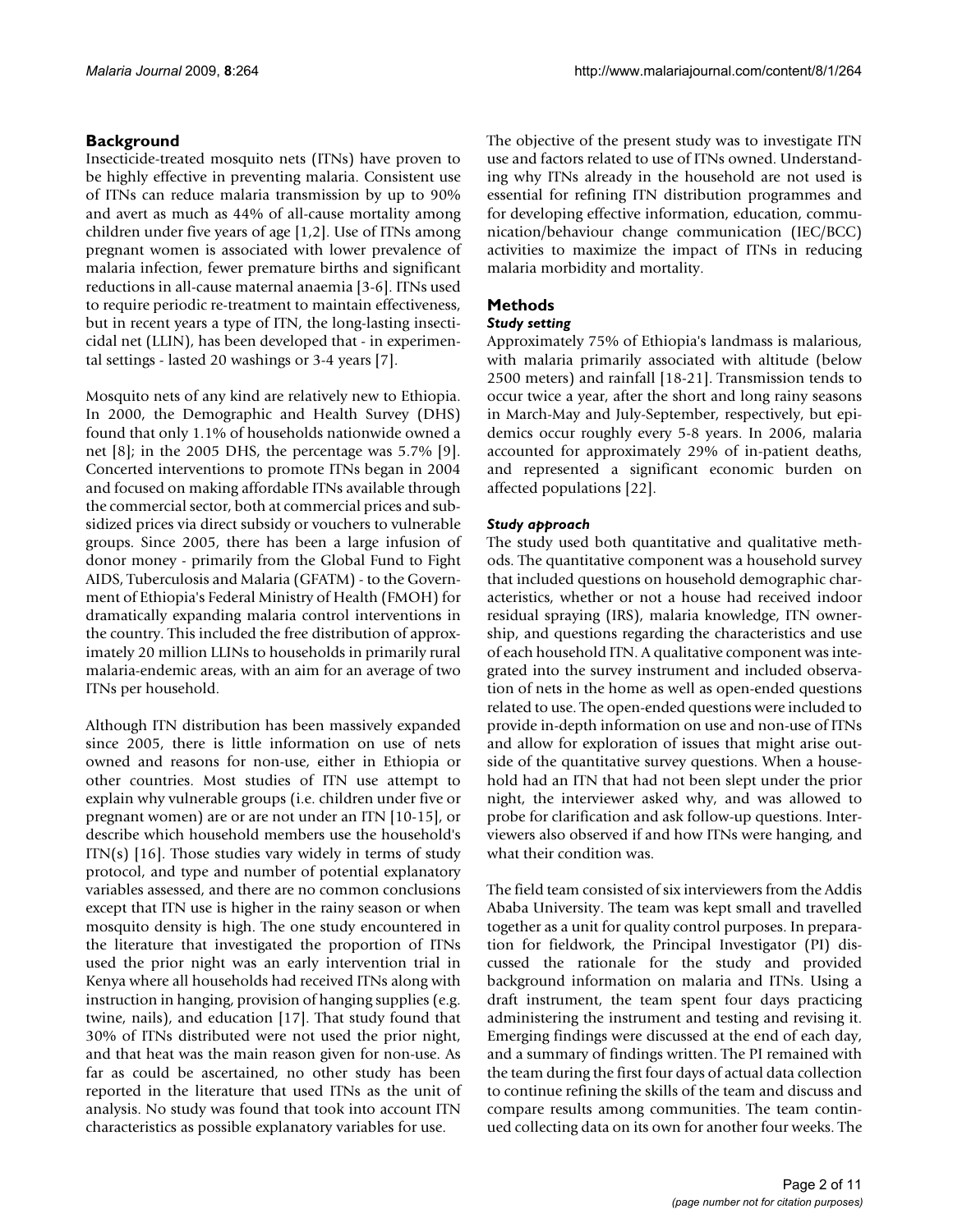PI returned at the end of fieldwork to work with two team members to re-visit some communities for data verification and to write up the qualitative results.

# *Sample*

The study took place in communities below 2500 meters in Amhara and Oromia Regional States, Ethiopia, during October 2007, after the rainy season when mosquito density and malaria transmission is high. The main urban areas in Amhara and Oromia were included in the study, with the exception of Addis Ababa (the capital), and Dessie town, both of which are located at altitudes too high for malaria transmission. Since the purpose of the study was to look at ITN use under different conditions, districts and communities were listed and stratified according to: (i) whether they were urban, peri-urban or rural; (ii) whether or not they had been targeted for IRS; and (iii) whether or not the community had received free ITNs. 'Urban' areas were those having a population exceeding 2,500, a post office and access to public services including telephones; 'peri-urban' areas were those with a population exceeding 2,500, but lacking a post office and public services; 'rural' areas were those with at least 75% of the households engaged in agriculture. There were few areas where IRS had been implemented, so all of those areas were included in the sample. For logistical reasons, communities with known extreme difficulty of access were excluded. Purely pastoral areas were also excluded, because their distinct behavioural patterns are likely to affect bed net use, and because their relatively small population size would not make results applicable for planning region-wide IEC/BCC campaigns. Otherwise, communities were randomly selected within strata. In order to assure a sufficient number of cases (i.e. households with ITNs) within strata, 30 households were randomly selected per community. Upon arrival in a selected community, the interviewers dispersed in different directions. In densely settled areas, every fourth house was selected and in sparsely settled areas, every other household was selected until 30 households per community were interviewed. The respondent could be either the husband or wife, but was most often (80% of the time) the wife or female head of household. Verbal consent was obtained of study participants. It should be noted that the sampling strategy was designed to understand ITN use in different contexts, not necessarily to yield accurate point estimates of ownership or even of overall level of ITN use within Amhara and Oromia Regional States.

## *Data management and analysis*

Survey questionnaires were brought back to Addis Ababa for data entry. The data were analyzed in SPSS 16.0 (SPSS, Inc., Chicago, IL) and STATA 9.0 (Stata Corporation, College Station, TX). The data were entered with each household/respondent as a case (i.e., household-level file). This file was used for basic description of the sample, including levels of ITN ownership. Differences between sample proportions were analysed using the chi-square test. For the analysis of ITN use, the data were restructured into a separate file with each net/ITN owned as the unit of analysis (i.e., net-level file). For households where all household members slept under an ITN and additional ITNs were owned, the "extra" ITNs were taken out of the analysis since there was no one to use them. Whether or not the ITN was used the prior night was the dependent variable. The association of each possible explanatory variable with the dependent variable (ITN used or not the prior night) was tested by estimating univariate odds ratios (OR).

The explanatory variables fell into the following categories:

**(1) Household background characteristics**: regional state (Amhara or Oromia); urban, peri-urban, or rural location; whether or not a household received IRS in the past year; presence of a child under five; presence of a pregnant woman; whether respondent said malaria occurred in household within the prior year; household ITN density (number of ITNs owned divided by number of household members); whether or not the household bought an ITN, obtained an ITN with a voucher, or received one for free in the past four years.

**(2) Respondent knowledge and beliefs about malaria and ITNs**: knowledge that mosquitoes cause malaria; knowledge of fever/chills as a key sign of malaria; perceptions of the safety of ITNs for young children and pregnant women.

**(3) Characteristics of the ITN**: condition in terms of wear; age; size; shape; colour; free, purchased with voucher, or purchased without voucher.

A multivariate model was developed using generalized estimating equations (GEE), a method for estimating regression parameters when data are potentially correlated and when the outcome variable is not continuous or normally distributed. GEE was used for this analysis because of the possible clustering of ITN use patterns within households. In addition, in GEE a logit link function with an underlying binomial distribution could be specified to model - in this case, the dichotomous outcome variable in this study. An initial "base" GEE model of ITNs clustered within households utilizing robust covariance estimator was constructed, which included all independent variables found to be significant in the univariate analysis. Variables not significant at p < 0.05 level were then eliminated one by one in order of least significance. Afterward, potential explanatory variables that were not found to be significant in the univariate models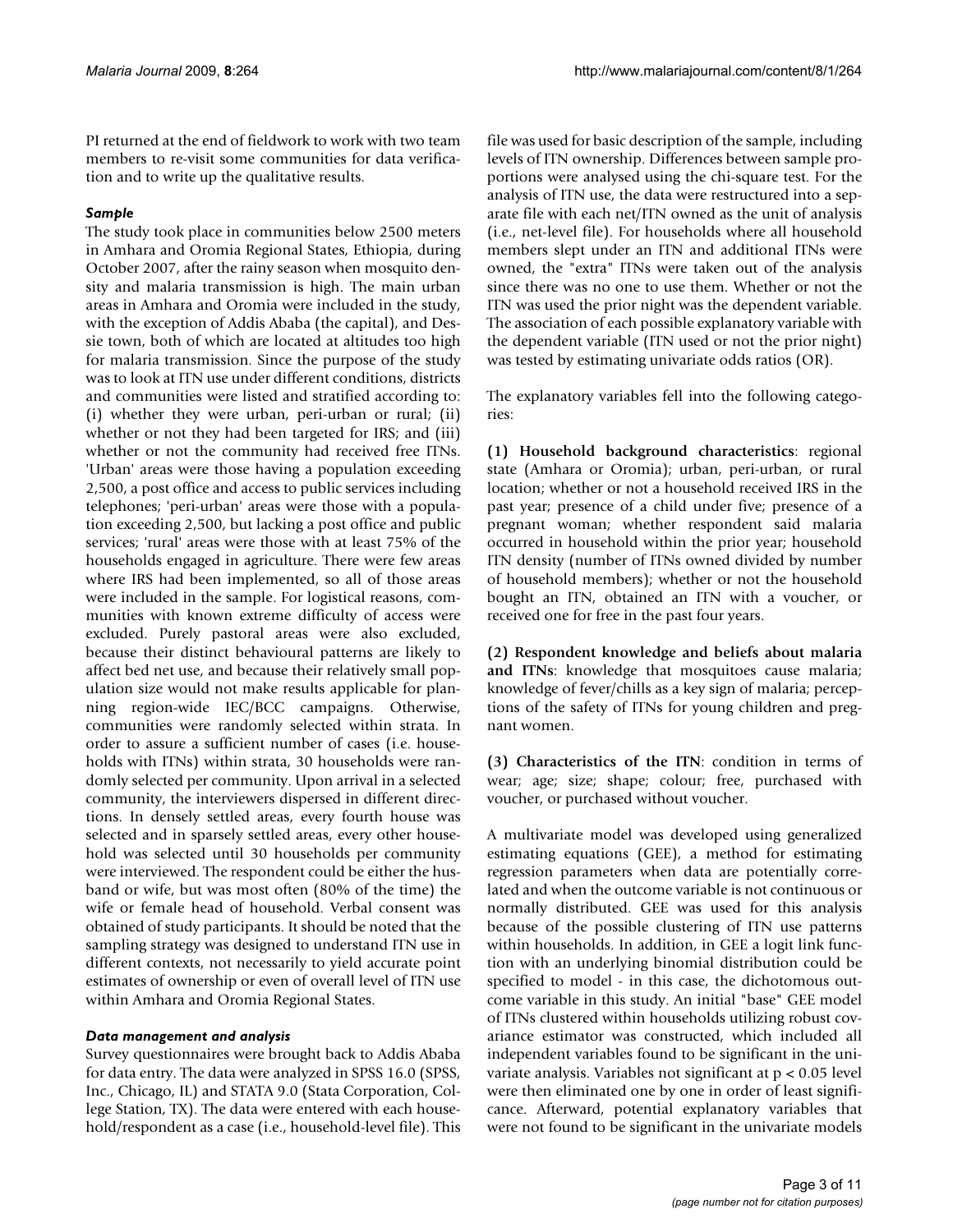were evaluated one by one for inclusion into the model. Finally, the parameter correlation matrix of the resulting model was evaluated to assess multi-colinearity and to determine which if any of the variables should be eliminated from the model. The odds ratios (the odds of an ITN being used the prior night under various conditions defined by the independent variables) and 95% confidence intervals for the mean response were computed from the final GEE model.

The qualitative analysis was conducted in several ways. During fieldwork, the field team discussed findings at the end of the day, and wrote summaries of findings after completing a study area. After the fieldwork, the responses to open-ended questions that were written on the questionnaires were entered as text into the data file along with the quantitative data. Each response was also coded; a response could be given more than one code if more than one reason for not using the ITN was given. Both the actual text and the codes were stratified by regional state as well as by urban, peri-urban, and rural category to look for differences and trends by groups.

# **Results**

### *Characteristics of the sample*

A total of 857 households were included in the study: 531 in Oromia and 326 in Amhara. Household size ranged from 1-15, with a mean of 5.27 people (95% C.I. 5.11 - 5.42). Of the 4516 people in the surveyed households, 648 (14%) were children under five and 70 (2%) were pregnant women.

## *ITN ownership*

Of surveyed households, 91% owned at least one ITN (Table 1). ITN ownership was higher in Amhara (96%) than Oromia (88%) (Yates-corrected chi-square test; OR = 3.05 [95% C.I. 1.63-5.81]; p < 0.001). The more urbanized the area (i.e. urban vs. peri-urban vs. rural), the less likely the household was to own an ITN (chi-square test for trend,  $p < 0.001$ ).

Of ITN-owning households, 63% owned more than one ITN. The mean number of ITNs owned by ITN-owning households in Amhara was 1.85 (95% CI 1.78 - 1.91) and in Oromia 1.78 (95% CI 1.72 - 1.83). In both regional states, households owning more than one ITN were most likely to be found in rural or peri-urban areas (64%)

#### **Table 1: Percent of households owning at least one ITN**

|                | <b>Number of HH owning</b><br>I or more ITNs (%) | <b>Number of HH owning</b><br>I or more free ITNs (%) | <b>Number of HH owning</b><br>I or more purchased ITNs (%) | N Households |  |
|----------------|--------------------------------------------------|-------------------------------------------------------|------------------------------------------------------------|--------------|--|
| <b>TOTAL</b>   | 779 (91)                                         | 639 (75)                                              | 200(23)                                                    | 857          |  |
| <b>AMHARA</b>  | 312 (96)                                         | 246 (76)                                              | 96 (29)                                                    | 326          |  |
| Urban          | 57 (89)                                          | 5(8)                                                  | 54 (84)                                                    | 64           |  |
| Peri-urban     | 57 (97)                                          | 52 (88)                                               | 21(36)                                                     | 59           |  |
| <b>Rural</b>   | 198 (98)                                         | 189 (93)                                              | 21(10)                                                     | 203          |  |
| <b>OROMIA</b>  | 467 (88)                                         | 393 (74)                                              | 104(20)                                                    | 531          |  |
| Urban          | 88 (69)                                          | 26(20)                                                | 67(53)                                                     | 127          |  |
| Peri-urban     | 78 (86)                                          | 76 (84)                                               | 16(18)                                                     | 91           |  |
| <b>Rural</b>   | 301 (96)                                         | 291 (93)                                              | 21(7)                                                      | 313          |  |
| N (households) | 857                                              | 857                                                   | 857                                                        |              |  |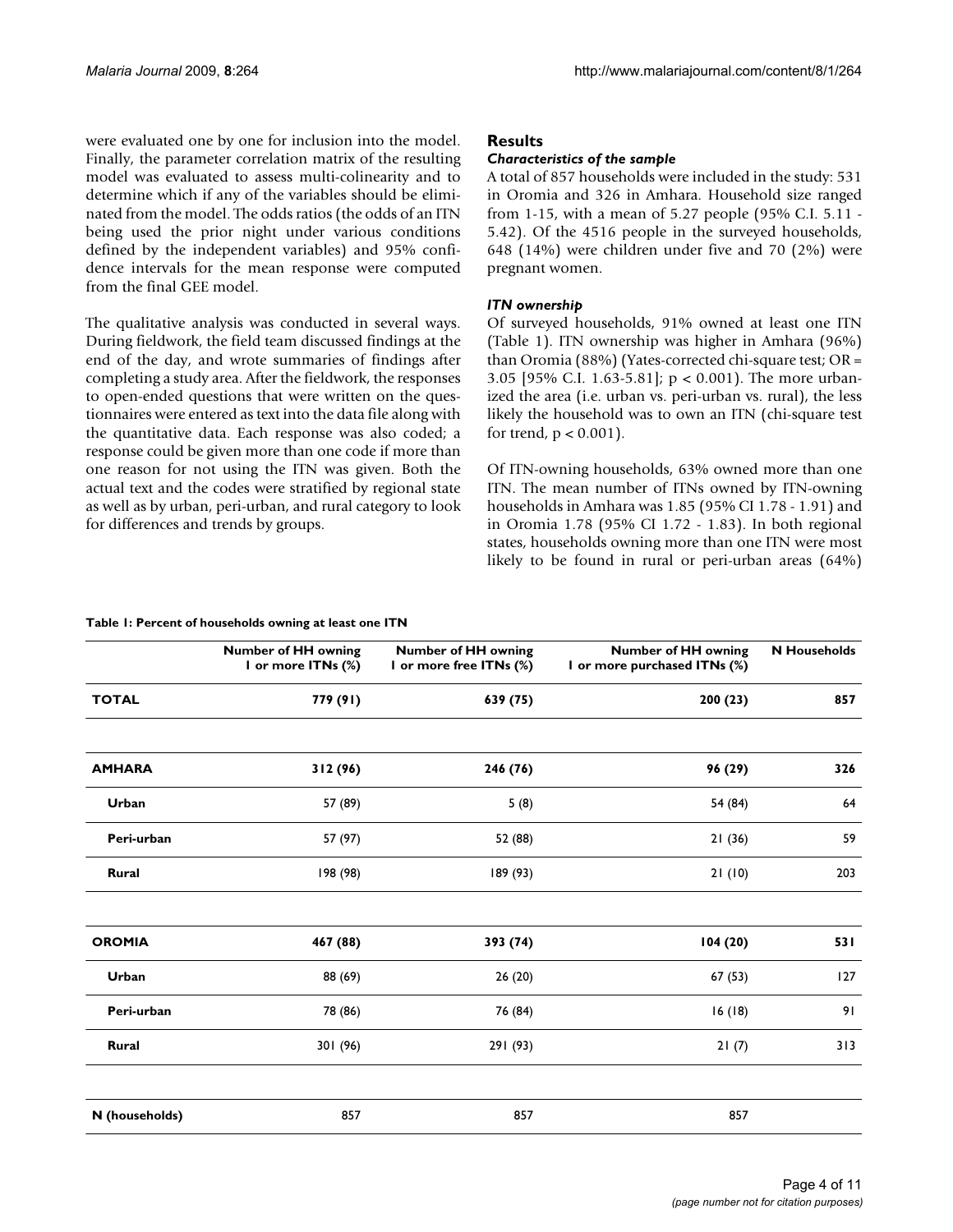rather than in urban areas (37%) (Yates-corrected chisquare test; OR = 3.01 [95% C.I. 2.13-4.26]; p < 0.001).

The total number of ITNs owned by households in the sample was reported to be 1,405 and 95% of those were seen by the interviewers, and 84% were LLINs. ITNs were classified as free or purchased; the latter included ITNs sold at subsidized prices, those bought with vouchers, and those bought at full commercial prices. Overall, 75% of households owned a free ITN and 23% owned a purchased ITN. Purchased ITNs were more common in Amhara (29% of households) than in Oromia (20%) (Yates-corrected chi-square test; OR = 1.71 [95% C.I. 1.23 - 2.39]; p < 0.01). Compared to households in rural areas, households in peri-urban or urban areas were more likely to have purchased an ITN in the last four years (chi-square test for trend,  $p < 0.001$ ). Since most ITNs owned were ITNs distributed free to beneficiaries by the FMOH, the vast majority of ITNs were blue rectangular LLINs (PermaNet 2.0 ®, Vestergaard Frandsen, Denmark) distributed within the prior two years. The average age of ITNs owned was 1.74 years (95% C.I. 1.64 - 1.83).

Of surveyed households, 9% did not own any ITNs. In open-ended discussions with interviewers, no single dominating reason was given for not having an ITN. Some respondents stated that that they did not need an ITN because malaria was not a problem for their family or in their community; others were unaware of free ITN distribution or were unable to collect ITNs during the distribution period; others said they were waiting to be given a free ITN or they were unable to afford an ITN.

# *ITN use*

Of the 1,405 ITNs owned by surveyed households, 1,391 (99%) had complete data associated with use and were included in the analyses described below. Of ITNs owned, 65% reportedly had someone sleeping under them the

|  |  |  | Table 2: ITNs used, among ITNs currently in the household |
|--|--|--|-----------------------------------------------------------|
|--|--|--|-----------------------------------------------------------|

|                   | <b>Number of all ITNs</b><br>used last night (%) | Number of free ITNs used last night<br>$(\%)$ | Number of purchased<br><b>ITNs used</b><br>last night (%) | <b>Number of ITNs</b><br>never used (%) | <b>NITNs</b> |
|-------------------|--------------------------------------------------|-----------------------------------------------|-----------------------------------------------------------|-----------------------------------------|--------------|
| <b>TOTAL</b>      | 871 (65)                                         | 669 (63)                                      | 176 (76)                                                  | 220 (16)                                | 1342         |
| <b>AMHARA</b>     | 395 (73)                                         | 283 (71)                                      | 100(79)                                                   | 61(11)                                  | 545          |
| Urban             | 87(81)                                           | 5(50)                                         | 77 (85)                                                   | 2(2)                                    | 107          |
| Peri-urban        | 75 (73)                                          | 62(78)                                        | 9(50)                                                     | 19(18)                                  | 103          |
| Rural             | 233 (70)                                         | 216(70)                                       | 14(82)                                                    | 40(12)                                  | 335          |
| <b>OROMIA</b>     | 476 (60)                                         | 386 (59)                                      | 76 (72)                                                   | 159 (20)                                | 797          |
| Urban             | 90(63)                                           | 24(53)                                        | 55(71)                                                    | 22(15)                                  | 143          |
| Peri-urban        | 70 (50)                                          | 59 (48)                                       | 8(73)                                                     | 34(25)                                  | 139          |
| Rural             | 316(61)                                          | 303(62)                                       | 13(72)                                                    | 103(20)                                 | 515          |
| <b>IRS HH</b>     | 306 (70)                                         | 286 (70)                                      | 19(91)                                                    | 60 (13)                                 | 458          |
| <b>NON-IRS HH</b> | 565 (62)                                         | 383 (59)                                      | 157(74)                                                   | 164(18)                                 | 87 I         |
| N (ITNs)          | 1342                                             | 1061                                          | 232                                                       | 1342                                    |              |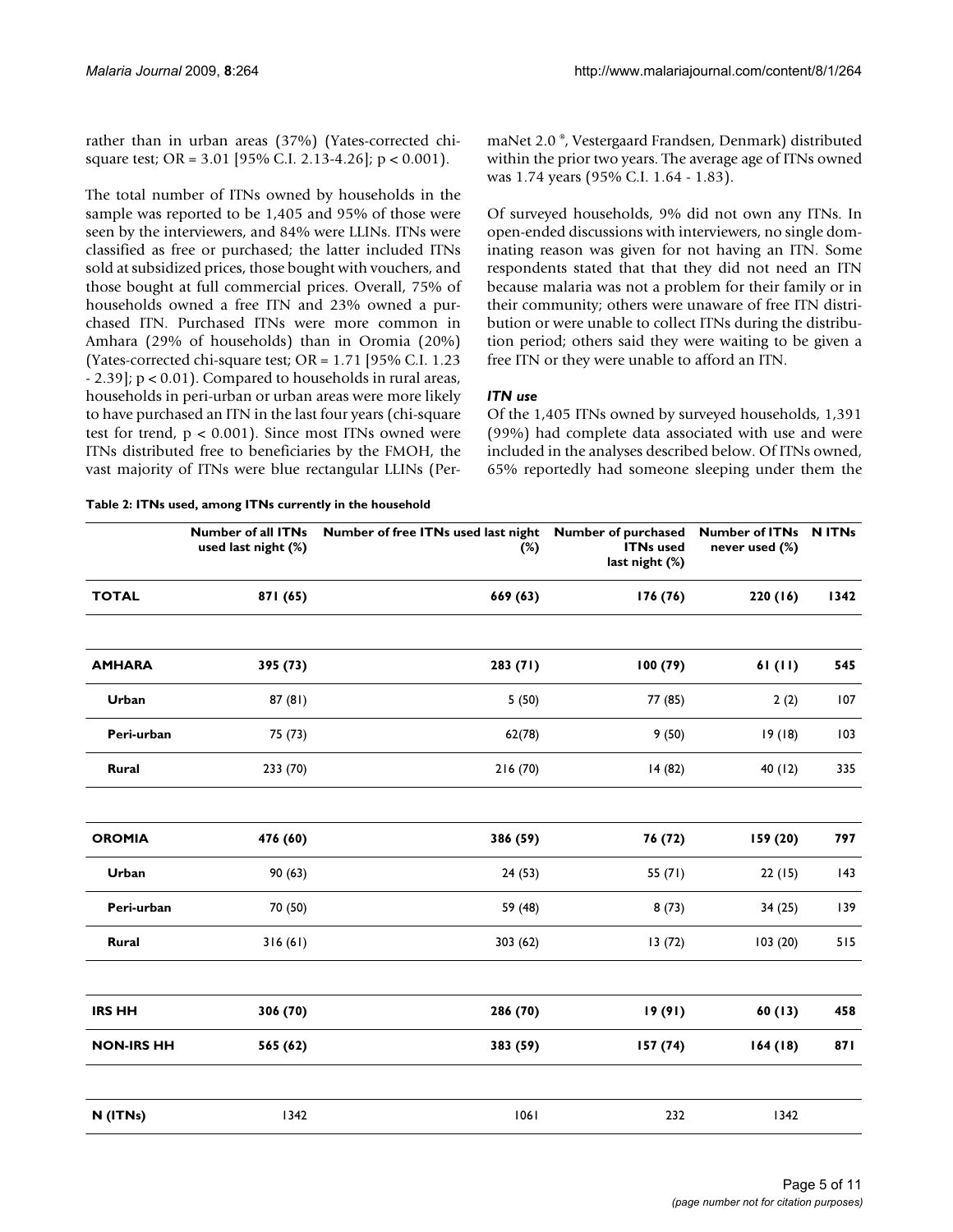prior night (Table 2). Some ITNs in surveyed households had never been used: 11% in Amhara and 20% in Oromia (Yates-corrected chi-square test;  $OR = 0.58$  [95% C.I. 0.41- $0.82$ ]; p < 0.001).

## *Univariate analysis*

Results of the univariate analyses of ITN use, clustered at the household level, are presented in Table 3. Of the household variables explored, regional state, number of household ITNs, IRS status, whether household received a free ITN, and whether household had bought an ITN were significantly associated with ITN use the prior night. Of respondent variables, knowledge that mosquitoes transmit malaria was significantly associated with ITN use but knowing signs of malaria was not. Of ITN characteristics, the variables significantly associated with use were ITN age, condition, shape, colour, and whether the ITN had been purchased (with or without voucher) or had been given to a household for free. Whether an ITN was free or purchased was correlated with ITN colour (Pearson's r = 0.70;  $p < 0.01$ ), shape (Pearson's  $r = 0.59$ ;  $p < 0.01$ ) and where it was obtained (Pearson's  $r = 0.79$ ;  $p < 0.01$ ).

## *Multivariate analysis*

The final GEE model showed that five of the explanatory factors considered had a significant association with an ITN being used the prior night (Table 4). Regional state remained significant: ITN use was lower in Oromia than in Amhara (OR = 0.61 [95% C.I. 0.43-0.86]; p < 0.01). In addition, an ITN in a household that had been sprayed in the last year was more likely to be used than one from a household that had not received IRS (OR = 1.89 [95% C.I. 1.36-2.63];  $p < 0.001$ ). The age of the ITN was associated with use; ITNs obtained more than 12 months ago were less likely to be used than those obtained less than six months ago (OR = 0.55 [95% C.I. 0.37-0.82]; p = 0.01). Conical ITNs were more likely to be used the prior night compared to rectangular ITNs (OR = 2.27 [95% C.I. 1.10- 4.68]; p < 0.05), and a purchased ITN was more likely to be used than one obtained free (OR = 2.16 [95% C.I. 1.32- 3.53]; p < 0.01). Although colour of ITN was found to be significant in the multivariate analysis, it was removed from the final model because of multi-collinarity in model estimates; colour was highly correlated  $(r > 0.5)$ with both free-bought status and shape, since all ITNs distributed free in the prior two years were blue rectangular ITNs.

# *Qualitative results*

The primary reasons for not using an ITN owned emerging from observations and responses to open-ended questions were the following:

**(1) The perception that the ITN had lost its effectiveness or needed re-treatment**: This was the single most frequent

reason for not using an ITN owned, but was more commonly given in rural than other areas. The perception that the ITN was no longer effective had to do with not seeing dead insects, or from the idea that the ITN needed re-treatment. Respondents explained: *"It is expired; it needs to be re-treated." "It is not killing insects currently so we are not using it now." "The chemical is no longer active." "Previously we were using the net when the treatment was effective, but at this time the treatment is not effective so we are not using it." "The net should be retreated, but we don't have the chemical so we are using the net as a bed sheet." "I used it before but the chemical expires after six months." "I washed the net and think it is no longer effective to kill mosquitoes."*

**(2) The perception that malaria or mosquitoes were not a serious problem**: This perception tended to cluster by community; that is, it was either very common or very uncommon to hear it expressed in a given community. It was especially common to hear in urban Oromia and was reflected in statements such as *"Malaria used to be rampant, but not anymore", "No one in this household has gotten malaria in the past two years"* or *"There are not many mosquitoes nowadays."*

**(3) Nets in poor condition**: Especially in rural areas, many nets, even those acquired within the prior year, were observed to have holes and tears and to be dirty. Respondents commented about the condition of their ITN, saying it was in too poor a condition to use. *"The nets are old and have holes and do not prevent mosquitoes." "The net is completely worn out." "The net is torn and out of function."* Some ITNs were thought to be too dirty to hang and had been taken down for washing but had not yet been washed, or had been washed but not re-hung.

**(4) Difficulty of hanging ITNs in traditional houses**: Observation showed that several characteristics of local houses make hanging an ITN difficult or unfeasible. In the round houses with a conical roof and a high point in the center, it is especially difficult to find four hanging points that rectangular-shaped ITNs require. *"It is difficult to hang in the place where our children sleep. I have been told by my husband to use it if we make a bed for them. If it had been the conical one it would have been convenient to hang." "It is quite difficult to hang."* The interior living space is usually small and used for multiple purposes, and respondents reported that it was not practical to put up and take down an ITN daily. Children usually sleep on mats on the floor that are rolled up during the day to make room for other activities including cooking. In rural areas, sheep and goats are also reportedly brought in the house at night, taking up further space. *"The room is not adequate to stretch the nets." "It is inconvenient to use in my house because the house is crowded and there is smoke which may make the net get dirty." "The net is unhung because I fear the smoke will damage the net." "The*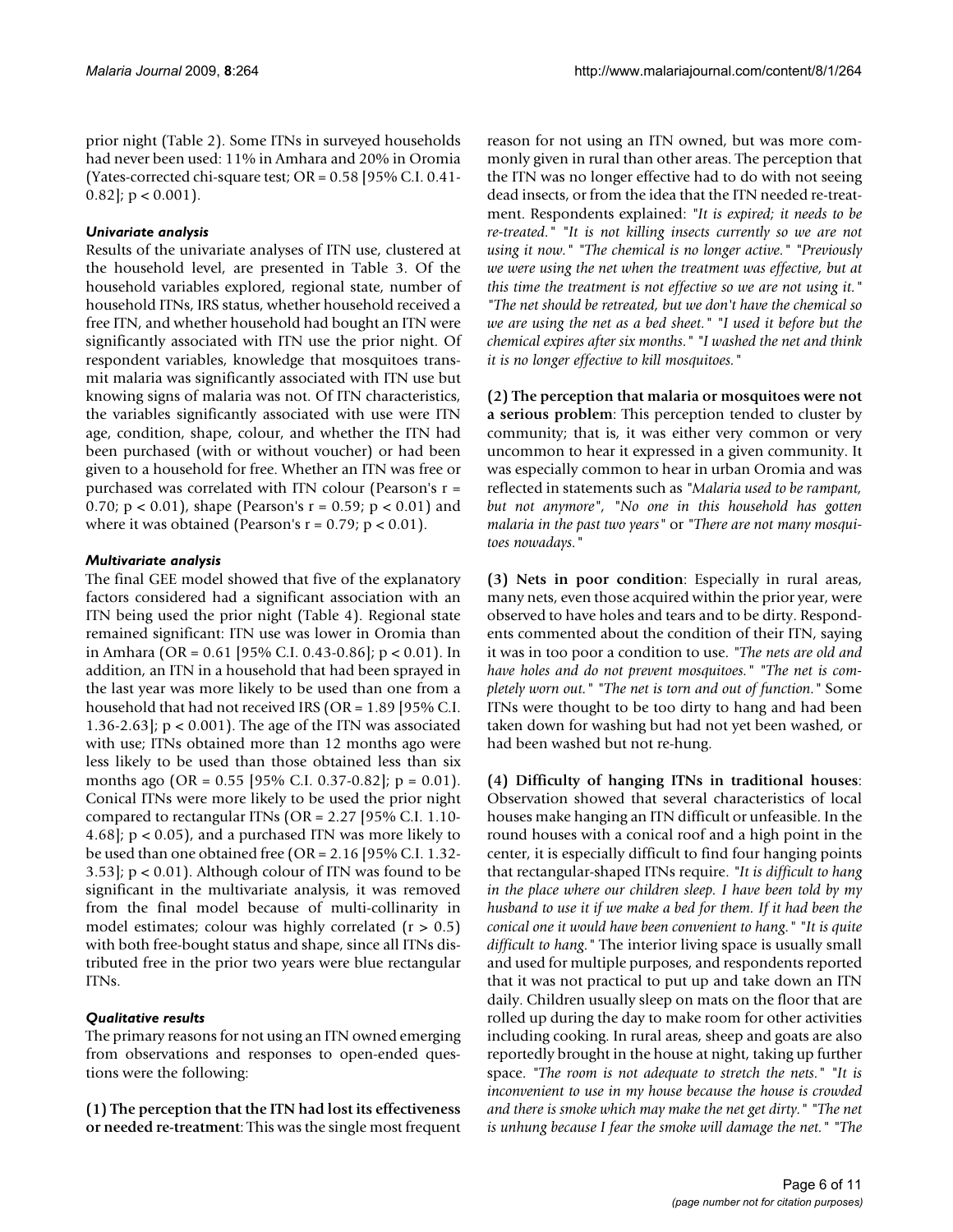**Table 3: Univariate analysis: estimates of the effect of each explanatory variable on the probability that a net was used the night prior to the survey**

|                                            |                                  | <b>Total</b> | %     | <b>OR</b> | Ρ       | 95% CI        |
|--------------------------------------------|----------------------------------|--------------|-------|-----------|---------|---------------|
|                                            | <b>Household Characteristics</b> |              |       |           |         |               |
| <b>Regional State***</b>                   | Amhara                           | 570          | 40.98 |           |         |               |
|                                            | Oromia                           | 821          | 59.02 | 0.61      | < 0.001 | $0.47 - 0.80$ |
| Locale                                     | Rural                            | 876          | 62.98 |           |         |               |
|                                            | Peri-urban                       | 261          | 18.76 | 0.74      | 0.081   | $0.53 - 1.04$ |
|                                            | Urban                            | 254          | 18.26 | 1.37      | 0.100   | $0.94 - 1.99$ |
| Household number of children <5            | 0                                | 610          | 43.85 |           |         |               |
|                                            | I                                | 781          | 56.15 | 1.15      | 0.308   | $0.88 - 1.49$ |
| Household number of pregnant women         | 0                                | 1286         | 92.45 |           |         |               |
|                                            | I                                | 105          | 7.55  | 1.05      | 0.828   | $0.64 - 1.74$ |
| Household size - number of persons         | $I - 4$                          | 458          | 32.93 |           |         |               |
|                                            | 5-7                              | 649          | 46.66 | 0.73      | 0.609   | $0.21 - 2.46$ |
|                                            | >7                               | 284          | 20.42 | 0.48      | 0.198   | $0.15 - 1.47$ |
| Number of household nets*                  | I                                | 289          | 20.78 |           |         |               |
|                                            |                                  | 766          | 55.07 |           |         |               |
|                                            | 2                                |              |       | 0.71      | 0.025   | $0.53 - 0.96$ |
|                                            | >3                               | 336          | 24.16 | 0.80      | 0.251   | $0.54 - 1.17$ |
| Net density: #nets/#people in HH           | $0.00 - 0.25$                    | 316          | 22.72 |           |         |               |
|                                            | $0.26 - 0.50$                    | 855          | 61.47 | 1.17      | 0.317   | $0.86 - 1.59$ |
|                                            | >0.51                            | 220          | 15.82 | 0.77      | 0.214   | $0.51 - 1.16$ |
| Household member had malaria in prior year | No                               | 77 I         | 55.43 |           |         |               |
|                                            | Yes                              | 600          | 43.13 | 1.24      | 0.114   | $0.95 - 1.16$ |
| Household received IRS in the past year**  | No                               | 948          | 68.15 |           |         |               |
|                                            | Yes                              | 443          | 31.85 | 1.47      | 0.007   | $1.11 - 1.94$ |
| Household received free ITNs**             | No                               | 191          | 13.73 |           |         |               |
|                                            | Yes                              | 1190         | 85.55 | 0.55      | 0.005   | $0.36 - 0.83$ |
|                                            | No                               | 1395         | 97.42 |           |         |               |
| Household got ITN with a voucher           | Yes                              | 37           | 2.37  | 2.11      | 0.051   | $1.00 - 4.47$ |
| Households bought ITNs**                   | No                               | 1084         | 75.70 |           |         |               |
|                                            | Yes                              | 348          | 24.30 | 1.52      | 0.01    | $1.11 - 2.08$ |
|                                            | <b>Respondent's Knowledge</b>    |              |       |           |         |               |
| Knows mosquitoes transmit malaria*         | No                               | 295          | 21.21 |           |         |               |
|                                            | Yes                              | 1084         | 67.86 | .4        | 0.029   | $1.04 - 1.91$ |
| Knows signs of malaria                     | 0                                | 41           | 2.95  |           |         |               |
|                                            | $1-2$                            | 994          | 71.46 | 1.55      | 0.184   | $0.81 - 2.97$ |
|                                            | $3+$                             | 346          | 24.87 | 1.84      | 0.083   | $0.92 - 3.66$ |
|                                            | <b>ITN Characteristics</b>       |              |       |           |         |               |
| Net age (months)*                          | $0 - 6$                          | 445          | 31.99 |           |         |               |
|                                            | $6 - 12$                         | 124          | 8.91  | 1.92      | 0.015   | $1.13 - 3.27$ |
|                                            | >12                              | 723          | 51.98 | 1.01      | 0.968   | $0.76 - 1.33$ |
|                                            |                                  |              |       |           |         |               |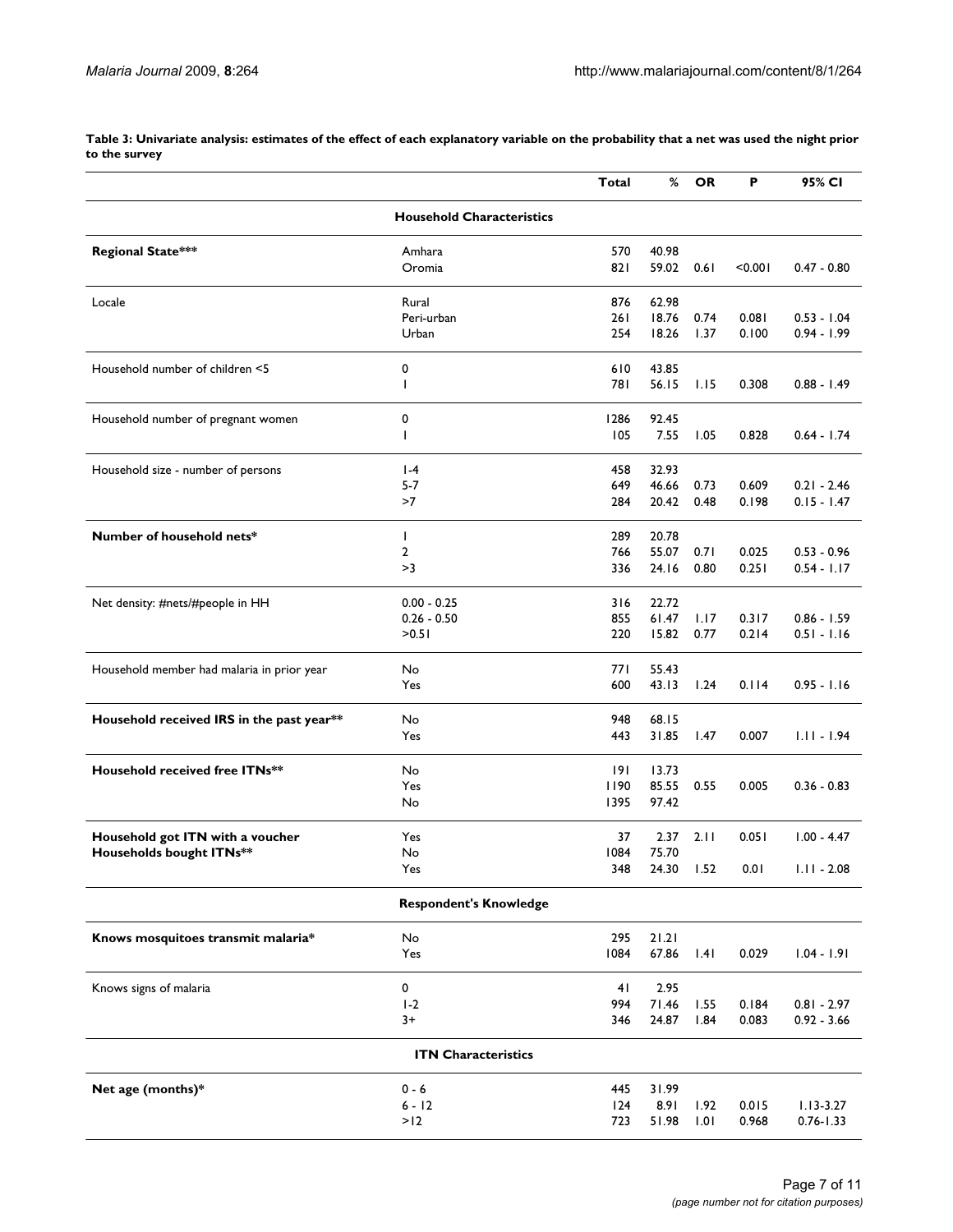| Net condition***     | New or like new            | 593              | 42.63 |      |         |               |
|----------------------|----------------------------|------------------|-------|------|---------|---------------|
|                      | Worn but no holes; patched | 498              | 35.80 | 0.89 | 0.433   | $0.66 - 1.20$ |
|                      | Small holes                | 92               | 6.61  | 1.10 | 0.717   | $0.65 - 1.87$ |
|                      | Large holes                | 42               | 3.02  | 0.33 | 0.001   | $0.17 - 0.65$ |
| Net size             | Single/cot                 | $\overline{13}$  | 0.93  |      |         |               |
|                      | Double                     | 931              | 66.93 | 0.90 | 0.865   | $0.26 - 3.07$ |
|                      | Triple/family size         | 339              | 24.37 | 0.68 | 0.542   | $0.20 - 2.35$ |
| Net shape***         | Rectangular                | 1177             | 84.62 |      |         |               |
|                      | Conical                    | 126              | 9.06  | 2.62 | < 0.001 | $1.55 - 4.42$ |
| Net colour*          | Blue                       | 1084             | 77.93 |      |         |               |
|                      | Green                      | 87               | 6.25  | 0.68 | 0.137   | $0.41 - 1.31$ |
|                      | White                      | $\overline{111}$ | 7.98  | 1.80 | 0.022   | 1.09 - 2.98   |
| Net was purchased*** | No                         | 1096             | 78.79 |      |         |               |
|                      | Yes                        | 237              | 17.04 | 1.84 | 0.001   | l.28 - 2.65   |

**Table 3: Univariate analysis: estimates of the effect of each explanatory variable on the probability that a net was used the night prior to the survey** *(Continued)*

Significance: \* p <= 0.05; \*\* p <= 0.01; \*\* p <= 0.001

*room is used as a kitchen so the net may get worn out and get dirty."* Even if there is space for one ITN, there is seldom space for more than one. *"Since there is no space for the second net, we keep it in the pack." "The room is not sufficient to use two nets."* In addition, when ITNs are hung, most hanging ITNs observed were not hung in a way that would provide good protection for the users. Often the ITN does not reach the sleeping place, especially if the sleeping place is a mat on the floor rather than a raised bed. The gap can be as much as two to three feet. *"The net is short and difficult to hang." "The net can't hang over where the children sleep."*

**(5) Misinformation and lack of information**: There was much confusion as to whether ITNs could be washed and whether they had to be re-treated. In rural Oromia, especially, people said they were told that ITNs needed to be re-treated after six months.

**(6) Saving ITNs for the future**: Respondents explained they were leaving some ITNs unopened to save them for the future, some citing uncertainty of receiving replacement ITNs, or because ITNs can be exchanged for cash. *"The other net is still in the pack; I want to use one at a time." "It [the ITN] is in the pack for the future." "I want to use one after the other." "I will use it when I am pregnant."* Most just said the ITN was still in the package and could not explain why. *"We keep it unopened." "We keep both nets in the package."*

**(7) ITNs being used for other purposes**: ITNs in some communities were observed being used as ceiling covers, bed covers, room dividers, curtains, door curtains, or tablecloths. Some people used the ITNs to dry grain, or tore the ITNs into strips for tying cattle to a tree. Using ITNs for other purposes was not a common problem overall, but it was concentrated in a minority of communities.

# **Discussion**

In line with the Global Malaria Strategy and with the substantial increase in funding support for malaria prevention and control programmes, countries across sub-Saharan Africa are dramatically increasing their ITN coverage. However, ITN ownership will have little impact on the burden of malaria unless people sleep under them and many large-scale programmes have encountered challenges in ITN acceptance, and consistent use [23]. Although an increasing number of studies have documented ITN ownership [24], including in Ethiopia [25,26], few studies have systematically investigated ITN use.

Clearly, ITN ownership in surveyed study areas in Amhara and Oromia is high. This reflects the massive scale-up efforts in ITN distribution in the past four years, primarily implemented by the FMOH and other in-country stakeholders, including the United Nations Children's Fund, the Carter Center, Population Services International and AED NetMark. Even though the FMOH distribution scheme focused on rural areas, urban areas showed high rates of ITN ownership as well, with households purchasing ITNs at subsidized or full commercial prices. This suggests that a segmentation strategy targeting free ITNs to rural and poorer households combined with support for the commercial sector in urban and better-off areas optimizes ownership. Although ITN ownership was high, it was lower in Oromia than in Amhara. Amhara had a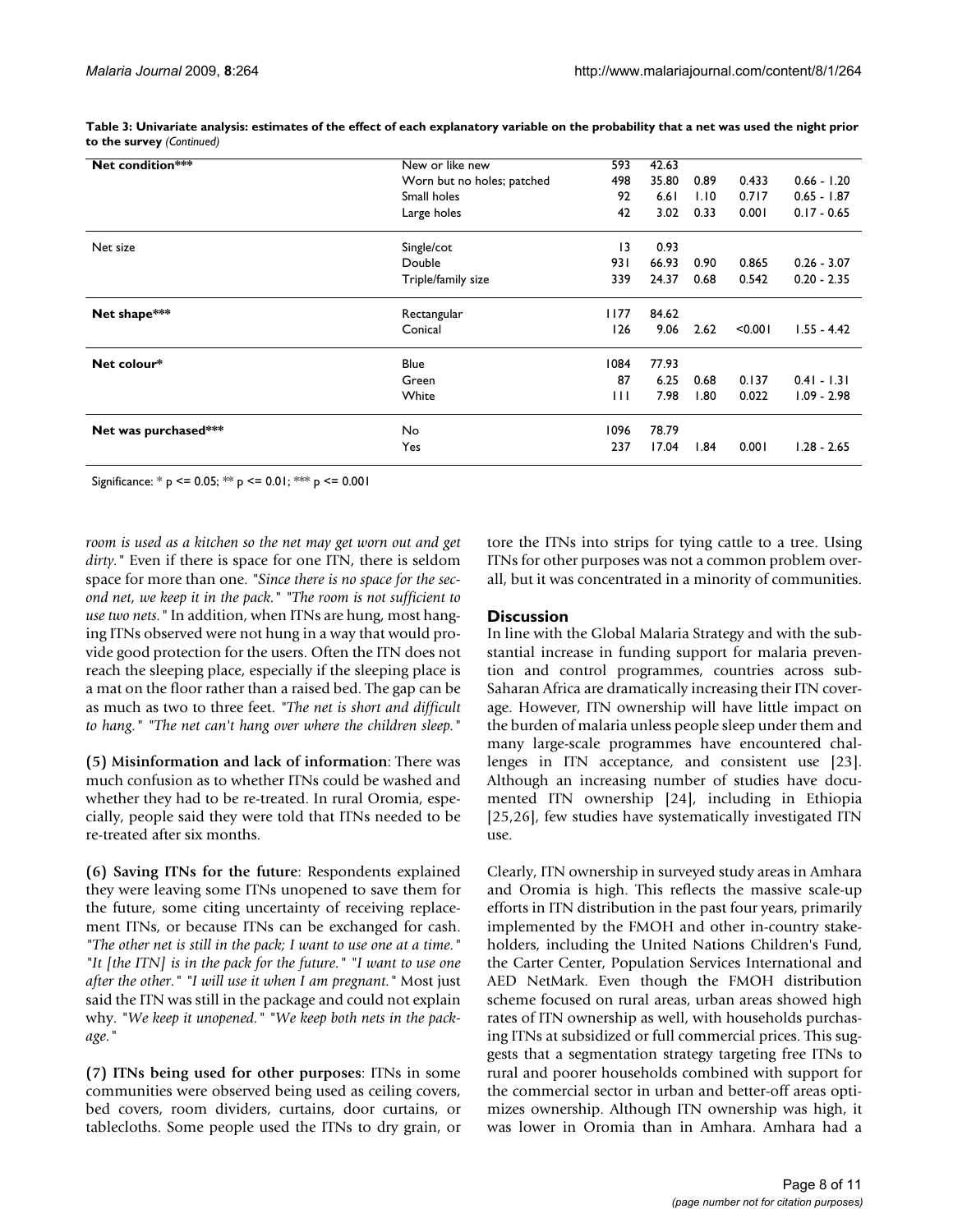**Table 4: Multivariate analysis: estimates of the effect of explanatory variables on the probability that a net was used or not used in the night prior to the survey**

|                                          | OR (95% C.I.)          | P     |
|------------------------------------------|------------------------|-------|
| Region (compared to Amhara)**            |                        |       |
| Oromia                                   | $0.61$ (0.43-0.86)     | 0.005 |
|                                          |                        |       |
| HH sprayed with IRS (compared to No)***  |                        |       |
| Yes                                      | $1.89$ (1.36 - 2.63)   | 0.000 |
|                                          |                        |       |
| ITN age (compared to 0-6 months)**       |                        |       |
| $6 - 12$                                 | $0.81$ $(0.56 - 1.18)$ | 0.272 |
| >12                                      | $0.55(0.37 - 0.82)$    | 0.003 |
|                                          |                        |       |
| ITN shape (compared to rectangular)*     |                        |       |
| Conical                                  | $2.27$ (1.10 - 4.68)   | 0.027 |
|                                          |                        |       |
| ITN Purchase status (compared to Free)** |                        |       |
| Purchased                                | $2.16(1.32 - 3.53)$    | 0.002 |
|                                          |                        |       |

Significance: \* p <= 0.05; \*\* p < = 0.01; \*\* p < = 0.001

higher percent of households owning at least one net, had more nets owned per net-owning household, and used a higher percentage of nets owned than Oromia, probably because of longer and more intensive history of ITN promotion in Amhara than in Oromia, suggesting that the length and intensity of promotion has "paid off."

Of ITNs enumerated, 35% owned had not been used the prior night, including 16% that had never been used, even though the survey was conducted following the peak transmission season when use is likely to be highest. The quantitative analyses showed that, in addition to regional differences, whether the household had been sprayed with IRS, and characteristics of the ITN - age, shape, and free *vs*. purchased - had a significant impact on whether an ITN net was used. Although some of these variables and their association with ITN use is intuitive, data showing a statistically significant association of these variables with ITN use do not exist in the literature. Further, the qualitative results provide explanations of these associations. Thus, for example, the finding that ITNs less than six months old were more likely to be used than those over a year old is logical in that newer ITNs are likely to be in better condition and have more visible mosquito-repelling power than older ITNs. A common reason given for not using the ITN was that it was '*no longer effective'*. It is possible that an ITN's diminishing knock-down effect over time was perceived as a sign of ineffectiveness, or possibly prior messages about the importance of re-treating nets have buttressed the idea that effectiveness of nets is temporary. Whether the perceived loss in effectiveness is in fact true is unknown, but studies in other settings have shown that loss of insecticide can occur over time following regular handling or exposure to environmental factors such as dirt and soot [27]. Given the widespread comments by respondents that their ITNs were not effective, it may be useful to conduct bioassays of ITNs in rural areas after two years of use, and adjust the frequency of ITN dis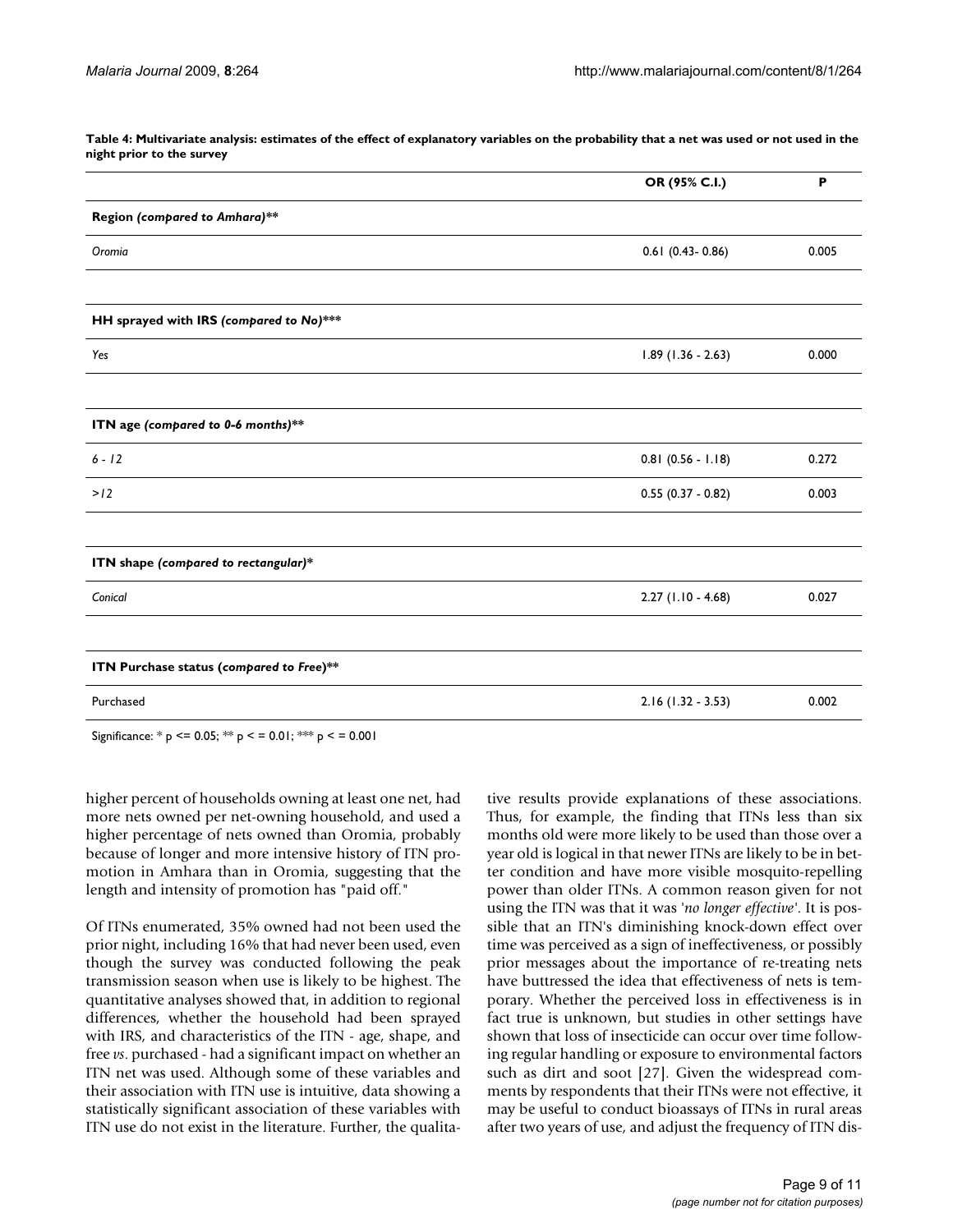tribution or disseminate messages concerning washing if necessary.

Similarly, field observations help explain the finding that conical ITNs were much more likely to be used than rectangular ITNs. Conical ITNs use a single hanging point for hanging, whereas rectangular ITNs require four hanging points and sometimes extra rope for reaching an attachment point. It is often difficult to find attachment points in rural houses, as nails easily pull out of mud and dung walls. Furthermore, conical ITNs can be tied up during the day to free up interior space needed for daytime activities. Given that limited interior space is also a barrier to use, it may be worthwhile to explore the idea of designing ITNs for outdoor use (e.g., men guarding animals at night).

The qualitative finding that perceived risk of malaria is low in some communities may be due to the pattern of malaria in Ethiopia. In parts of Ethiopia, malaria is epidemic - rather than seasonal or endemic - meaning that every five to eight years, periods of low to moderate transmissions are punctuated by epidemic outbreaks resulting in high morbidity and mortality. The last major epidemic year was in 2003. After prolonged periods without epidemic outbreaks, malaria may recede as a critical problem in the mind of the public. Even when family members get malaria, they can be effectively treated, which may create the perception that malaria is not a serious illness.

Finally, it is worth noting that some reasons for non-use that are found in other countries were not important factors in this study. Extremely few people stated that they did not use ITNs because they were too hot or "suffocating", or that the chemical on a treated net might be dangerous for a pregnant woman or young child.

There are several caveats to this study. First, cross-sectional surveys such as the one presented here can show associations but do not show causal pathways; future studies can be designed to elucidate causal pathways for ITN use and non-use. Second, for programmatic monitoring and evaluation purposes, this study was conducted in areas where substantial ITN promotion efforts had been done to complement free ITN distribution by the FMOH. These areas are likely to have had higher ITN ownership than elsewhere in Amhara or Oromia and in other parts of Ethiopia. Thus, the study cannot be considered typical of ITN ownership and use across the country. Third, some of the factors investigated may be an indicator for poverty in the study population (e.g. malaria knowledge and perceptions) and, hence, may be confounded by poverty and other socio-economic variables that were not sampled. Finally, the number of regression analyses carried out will have increased the odds of finding significant associations; however, only those associations statistically significant in both univariate and multivariate analyses are reported here as having a significant association with use.

# **Conclusion**

This study demonstrates that in Ethiopia ITN use is associated with a number of factors related to household background, respondent's knowledge, and ITN characteristics, some of which should be incorporated into programme policy. Based on these findings, ITN use in Ethiopia could be increased were conically-shaped ITNs to be distributed. Since the analyses found that ITNs that were paid for were more likely to be used than those obtained free, a segmentation strategy targeting free ITNs to rural and poorest households combined with support for the commercial sector in urban and better-off areas may optimize ITN coverage as well as help increase ITN use. Furthermore, replacement schemes for worn-out ITNs, assistance with hanging ITNs, and communication addressing misperceptions about malaria and ITNs, are likely to raise levels of use.

# **Competing interests**

The authors declare that they have no competing interests.

# **Authors' contributions**

CB designed the survey, trained the research team and oversaw the fieldwork, and wrote the original study report that preceded this paper. SW and RR conducted the quantitative data analysis; CB conducted the qualitative analysis. All authors contributed to writing the manuscript, and all read and approved the final manuscript. The opinions expressed are those of the authors and may not reflect the position of their employing organizations or of their funders.

## **Acknowledgements**

This work was carried out under the AED NetMark project supported by the U.S. Agency for International Development (Agreement HRN-A-00-99- 00016-00). We especially thank Tegene Sewnet of the research team for his insight and extra assistance throughout the fieldwork and writing, and thank the rest research team -- Birhanu Zeleke, Bereket Menna, Gizaw Asefa, Mengistu Kenea, Serawit Omer, and Rahel Dubiwak - for their diligent work. Shoa Girma provided invaluable logistical support. We thank Ana Claudia Franca-Koh and Patricia Graves for commenting on the manuscript.

#### **References**

- 1. Lengeler C: **Insecticide treated bednets and curtains for preventing malaria.** *Cochrane Database of Syst Rev* 2004, **3:**CD000363.
- 2. Fegan GW, Noor AM, Akhwale WS, Cousens S, Snow RW: **[Effect of](http://www.ncbi.nlm.nih.gov/entrez/query.fcgi?cmd=Retrieve&db=PubMed&dopt=Abstract&list_uids=17889242) [expanded insecticide-treated bednet coverage on child sur](http://www.ncbi.nlm.nih.gov/entrez/query.fcgi?cmd=Retrieve&db=PubMed&dopt=Abstract&list_uids=17889242)[vival in rural Kenya: a longitudinal study.](http://www.ncbi.nlm.nih.gov/entrez/query.fcgi?cmd=Retrieve&db=PubMed&dopt=Abstract&list_uids=17889242)** *Lancet* 2007, **370:**1035-1039.
- 3. D'Alessandro U, Langerock P, Bennett S, Francis N, Cham K, Greenwood BM: **[The impact of a national impregnated bed net pro](http://www.ncbi.nlm.nih.gov/entrez/query.fcgi?cmd=Retrieve&db=PubMed&dopt=Abstract&list_uids=8944251)[gramme on the outcome of pregnancy in primigravidae in](http://www.ncbi.nlm.nih.gov/entrez/query.fcgi?cmd=Retrieve&db=PubMed&dopt=Abstract&list_uids=8944251) [The Gambia.](http://www.ncbi.nlm.nih.gov/entrez/query.fcgi?cmd=Retrieve&db=PubMed&dopt=Abstract&list_uids=8944251)** *Trans R Soc Trop Med Hyg* 1996, **90:**487-492.
- 4. Kariuki SK, ter Kuile FO, Wannemuehler K, Terlouw DJ, Kolczak MS, Hawley WA, Phillips-Howard PA, Orago AS, Nahlen BL, Lal AA, Shi YP: **[Effects of permethrin-treated bed nets on immunity to](http://www.ncbi.nlm.nih.gov/entrez/query.fcgi?cmd=Retrieve&db=PubMed&dopt=Abstract&list_uids=12749487)**